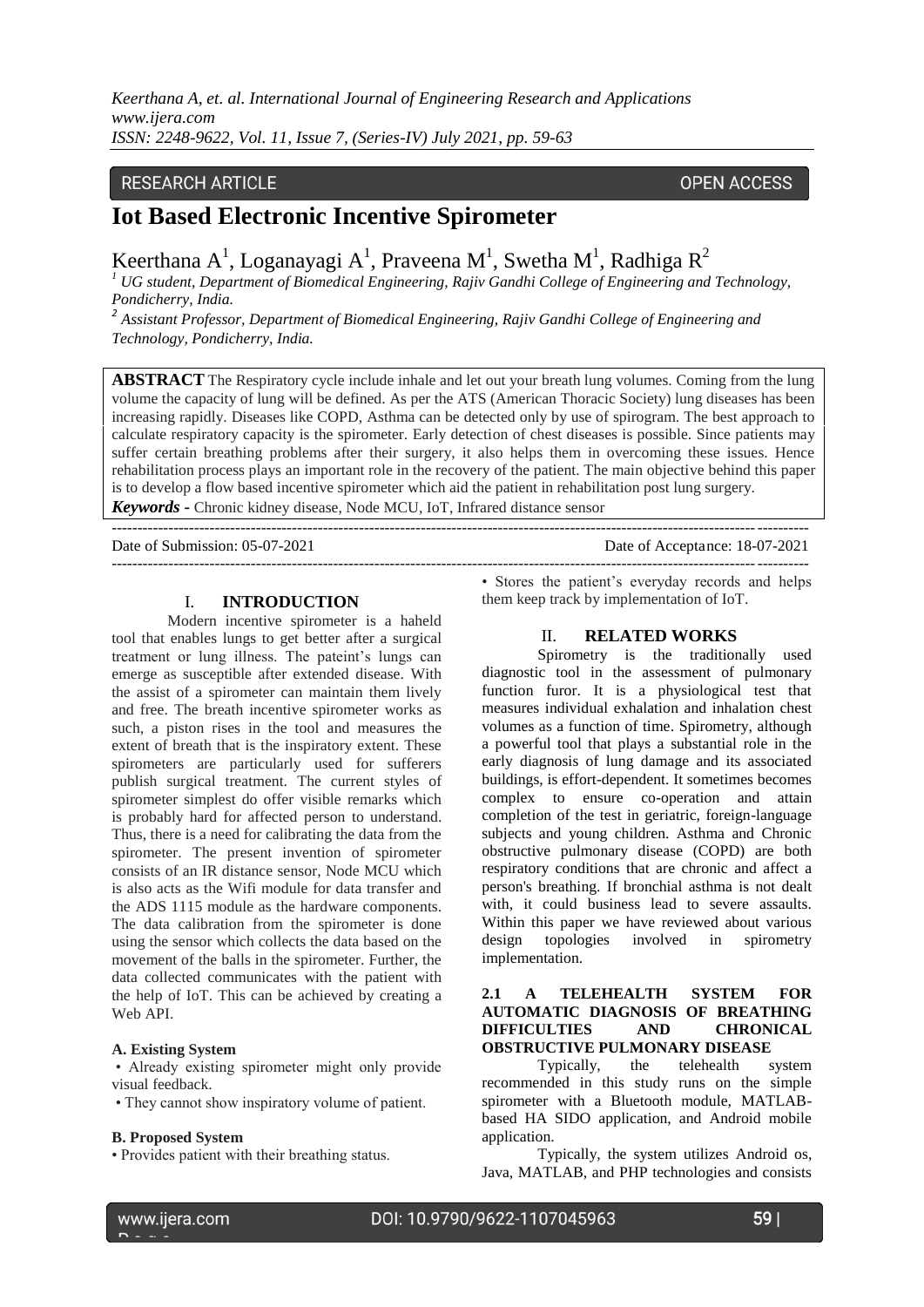of a spirometer, mobile application, and expert diagnostic system. A system for remotely monitoring asthma severity includes a remotely located breathing difficulties monitoring station. To be able to evaluate the potency of the system, a potential study was completed in 3 distant primary healthcare organizations. Portable spirometers: employed by medical professionals to acquire measurements of relative parameters needed in COPD/asthma analysis. Thus, it is employed to evaluate different conditions of patient, the system uses different technologies which are described below.

The unit mainly subtends three quests: a flow meter, a PCB and a Smartphone. Typically, the flow meter is attached to a control system product composed of a top pass filter, signal amplifier, stabilizer (denoted as trigger), a microcontroller and a Bluetooth module. To get light and lightweight, our spirometer could be a wireless small compact hand-held unit without any external connecting pipes/tubes, desktop consoles. The lightweight spirometer used in this study can be attached to a mobile telephone using Bluetooth. Any kind of commercially available portable spirometer wit this communication module can be applied for this telehealth system. Android based mobile application: developed for the Android os and executed in Java using Android Studio 2. 0 IDE (Integrated Development Environment). That is attached to a mobile phone and used for starting SPIR data recording, formatting, and data transmission.

### **2.2 INTERNET OF ITEMS IN HEALTHCARE SUPERVISING TO ENHANCE BUY PERFORMANCE OF RESPIRATORY SYSTEM DISORDER SENSORS**

IoT architectural design is based on sign acquisition through sensors and, then, highly processed by using a programmable credit card. Database (DB) signs are then noted in a Centre IoT cloud storage space. Hub-IoT is a technology service regarding multiple programming different languages DB access employed in this study. It is used to acquire, save, process, in addition to analyze by implies of a program programming interface (API).

Optimization abilities for application development count on communication channels, methods (IoT, transport, in addition to priorities), low reference consumption technology, between others. An efficiency effectiveness test program is then produced. The main acquisition module includes a high-efficiency wireless private area network (WPAN) which is consists of low energy consumption sensors, and that also has a unsuccessful, broken, interrupted control system to clinical parameters.

### **2.3 A SMARTPHONE DEPENDENT HANDHELD WIRELESS SPIROMETER WITH FUNCTIONS IN ADDITION TO PRECISION SPIROMETERS**

The produced spirometer was demonstrated to be able to discover flow rates ranging from 0–15 L/s with an reliability of 4 mL/s, and can perform tests of flow volume (FV), pushed important capacity (FVC), forced expiratory volume in 1 t (FEV1), peak expiratory flow (PEF), and so forth By having typically the functions and accuracy just like laboratory spirometers, it satisfies the particular American Thoracic Modern society and European<br>Respiratory Society (ATS/ERS) proposed Society (ATS/ERS) proposed performance requirements regarding spirometer. At typically the same time, that is inexpensive, lighting and handy, lower power consumption batterypowered. To be lighting and portable, our own spirometer can be a wi-fi small compact hand-held unit without the exterior connecting pipes/tubes in addition to desktop consoles.

That should have features and precision similar to laboratory spirometers, in order to perform a variety of tests, such as flow volume level (FV), forced crucial capacity (FVC), forced expiratory volume inside 1 s (FEV1), peak expiratory circulation (PEF), maximum non-reflex ventilation, and tidal spirometry, etc.

Typically, the architectural design is dependent on signal acquisition via sensors and, then, processed by using a programmable card. Database (DB) signals are then recorded in the Hub IoT fog up server. Hub-IoT is usually a solution for multiple programming different languages DB access used in this research. It is employed by simply medical professionals to be able to acquire measurements<br>regarding r

relative parameters needed in COPD/asthma diagnosis.

Thus, it is used to evaluate different conditions of individual, the system uses different technologies which often are described inside the given diagram below to fulfill the further want in the physicians. This should also satisfy the performance list requirements for spirometer recommended by typically the American Thoracic Society/European Respiratory Society (ATS/ERS). Specifically, it ought to be able to be able to respond flow costs which range from 0 in order to 14 L/s with a resolution far better than 25 mL/s, and have a new precision of  $\leq \pm 3\%$  for FVC, in addition to  $\pm 10\%$  for PEF.

Moreover, it should have the capacity to display the test results including both data and graphics right after the analyze, and at the same time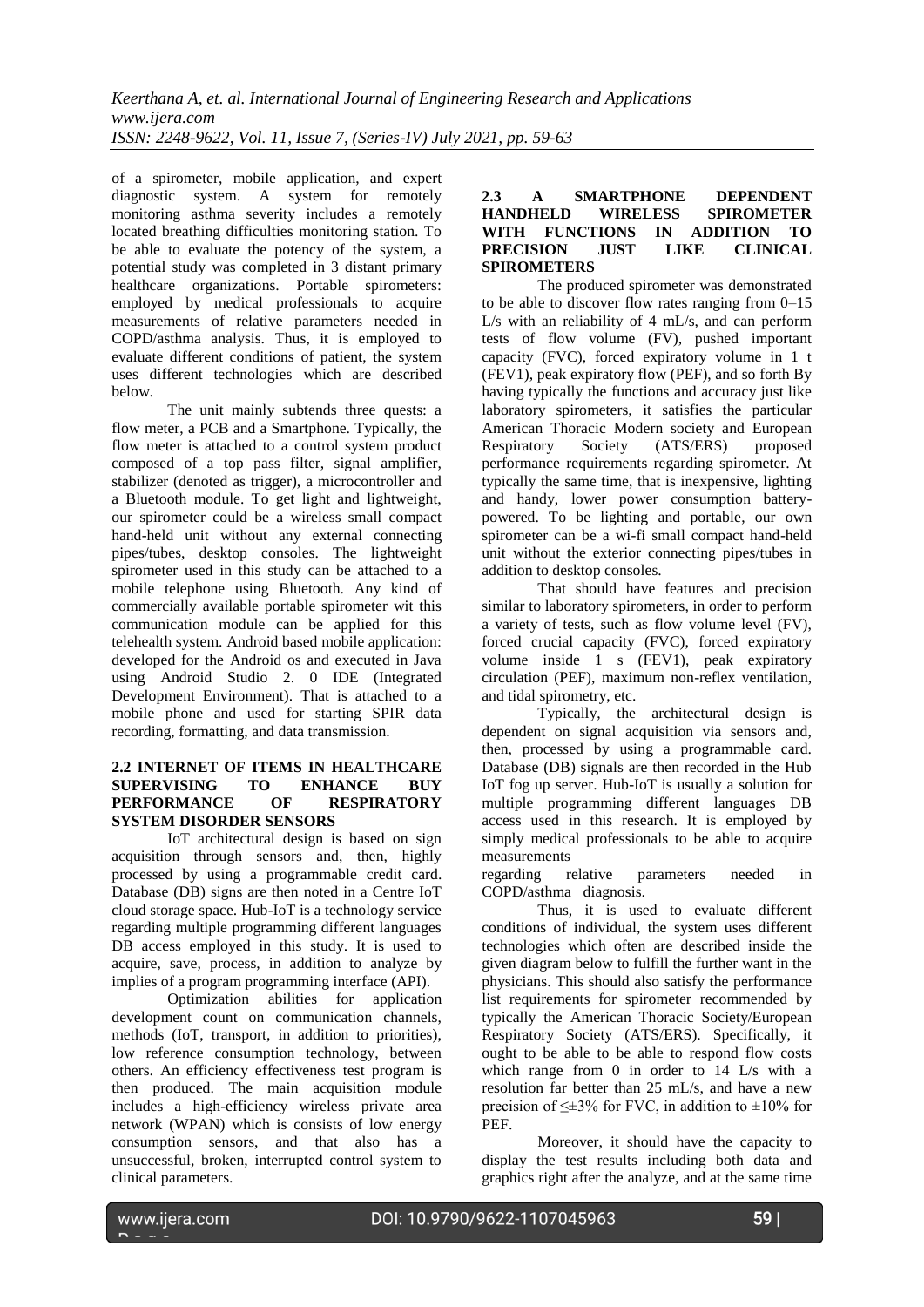

transfer them to family members doctors or a new hospital unit. By having the capabilities and precision just like to laboratory spirometers, satisfies the Us Thoracic Society in addition to European Respiratory Modern society. In 2015 Lambodar J. and Narendra Ku. K. have got experimented with 8 machine learning models applying WEKA data exploration tool. The best Receiver Functioning Characteristic (ROC) in addition to accuracy were offered by Naive Bayes,

Multi-layer Perception plus J48 algorithms because ROC of just one plus accuracies of zero. 950, 0. 9975 and 0. 99 respectively. Inside the mentioned work, Kappa Statistics is utilized to get the discussion strength and possesses offered the highest regarding 0. 9947 for multilayer perceptron, 0. 9786 as the next highest regarding decision table plus J48 algorithms.

Thinking of the related function based on UCI CKD data established, it absolutely was observed that the reasons for many in order to have less precision are the weak handling of absent values and typically the technique of attributes assortment.

#### III. **METHODOLOGY**

The proposed methodology consists of two major sections - one is the user section and other is the spirometer section. Typically in the spirometer section the input signal i.e, the breathing signal is scored by the IR distance sensors which detect the distance by the movement of the balls in each column of the spirometer. The IR distance sensors only provide analog values. Next, the particular analog values through the sensor is converted into digital form employing a analog to electronic converter. An analog to digital ripping tools is added in order to the setup since the microcontroller we possess used has just one analog in order to digital converter yet we have about three input signals. Therefore, the converted electronic digital values are provided towards the Node MCU. Finally, the digital values are displayed using the arduino application. Further, a web application on the is created in order to store the values produced by the spirometer which helps create a reassurance for patient that their health is improving. The web application framework we have used is .NET core platform.



Flow

sensing

This spirometer requires certain essential hardware components for proper functioning. The listed below component's specifications and functions are as follows,



**Fig. 2:** Hardware connections

### **4.1 MICROCONTROLLER (NODE MCU ESP 8266)**

The microcontroller we have used is the Node MCU ESP 8266 12 E. The ESP8266 12e microcontroller is low cost and consists of TCP/IP protocol stack. The protocol helps to provide network access to any microcontroller. This specific microcontroller is used because of its WiFi capabilities. To access the Wifi network we have to feed the network name and password. In order to send the data from the module to server, we need to feed the IP address and port number.

### **4.2 INFRARED SENSOR**

An infrared sensor is used to sense distance by emitting infrared radiation. The sensor emits infrared radiation and detects the reflected radiation. The radiation is being reflected by an object or the surroundings. The range of this sensor is between 2 cm to 30 cm and the operating voltage is around 3v to 5v.

### **4.3 ANALOG TO DIGITAL CONVERTER**

 The analog to digital converter ADS1115 module is used to convert the analog values of the sensor. Externally this used because three inputs are produced by the spirometer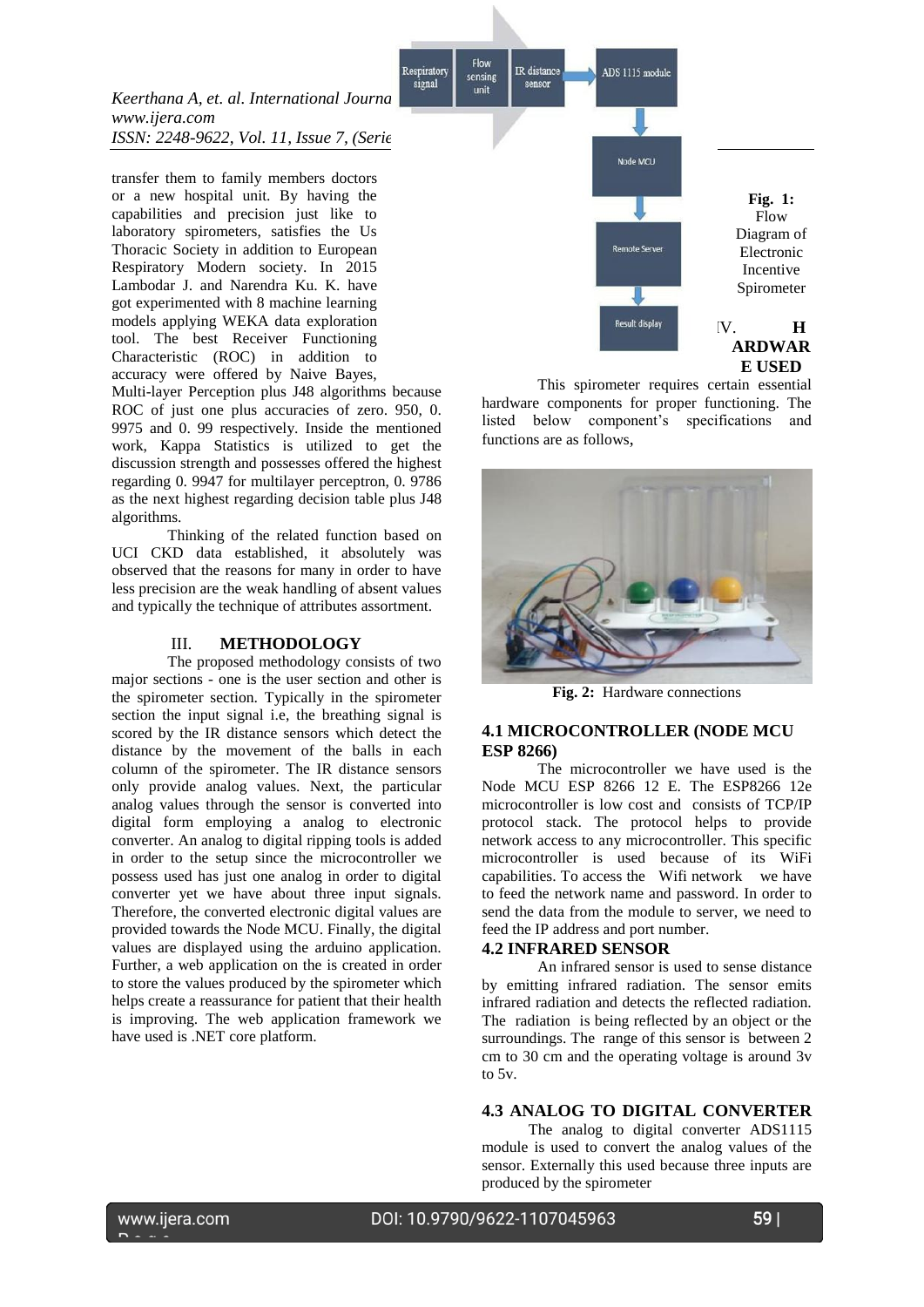# V. **SOFTWARE USED 5.1 ARDUINO IDE SOFTWARE**

Arduino IDE is the software which has been used for writing, compiling and uploading the code to the Node MCU. First the program is written in the editor space based on the TCP/IP protocol, then the board is selected. In order to transfer the data to the server, microcontroller module needs to be connected to WiFi network which is the access point. Each access point is recognized by a SSID, that essentially is name of network to be selected.

### **5.2 VISUAL STUDIO IDE**

The Visual Studio IDE is a prerequisite for ASP.NET core platform. This software used to edit, debug, and build code, and then publish an application. This software is used to create a web application to post the data obtained from the Arduino IDE. The architecture used for creating the web application is MVC(Model-View-Control). This architecture is used because it helps avoid overlapping of code.

# **5.3 MONGODB**

It is a document-oriented database which stores data in JSON-like documents. It has a dynamic schema. It can store records without worrying about the data structure. The database is used to enhance the security and support data availability.

# **5.4 OUTPUT AND RESULT**

Each column of the spirometer is employed with a specified volume as 600cc, 300cc, 300 cc which will add up to a total of 1200cc. The output is calibrated as a result of 10 counts of breaths by the patient. So a total average of each column andcorresponding inspiratory volume is generated. Further, it displays the data with time and date which helps the patient keep track and keep a check upon their lung activity.

The output will be as follows. If the patient can maintain displacement of the balls in first and second columns of device for 3 seconds, the estimated or good condition indication may be around 2.7 litres which is 900cc with the time period of 3 seconds.

| $\leftarrow$ $\rightarrow$<br>C Q A Net secure 192.165.43.131.5000/Home |           |                  |                     |                  |          |           |                  |                   | ÷                      |
|-------------------------------------------------------------------------|-----------|------------------|---------------------|------------------|----------|-----------|------------------|-------------------|------------------------|
| Spyrometer Home                                                         | $\equiv$  |                  |                     |                  |          |           |                  |                   | $\mathbf{a}$           |
| $\circ$                                                                 | Dashboard |                  |                     |                  |          |           |                  | A Log Out         |                        |
| <b>B</b> Dashboard                                                      | Avg1      | <b>Avg1 Time</b> | Ave2                | <b>Ave2 Time</b> | Aug3     | Avg3 Time | <b>Total Ave</b> | <b>Total Time</b> | <b>Created Time</b>    |
|                                                                         | 30        | 1.03             | $\mathbf{0}$        | 0.00             | $\circ$  | 0.00      | 30 <sup>°</sup>  | 0.34              | 07-06-2021 04:23:50 FM |
|                                                                         | 48        | 6.00             | 174                 | 25.76            | $\circ$  | 25.76     | 222              | 10.59             | 07-08 2021 04:23:23 FM |
|                                                                         | 18        | 0.09             | $\ddot{\mathbf{0}}$ | 0.00             | $\alpha$ | 0.00      | 18               | 0.03              | 07-06-2021 04:22.19 FM |
|                                                                         | 486       | 0.85             | 0                   | 0.00             | ۰        | 0.00      | 486              | 0.28              | 07-06-2021 04:20:20 PM |
|                                                                         | 36        | 0.62             | $\theta$            | 0.00             | $\alpha$ | 0.80      | 36               | 0.14              | 07-08/2021 04:19:14 FM |
|                                                                         | 24        | 0.72             | 24                  | 0.82             | ۰        | 0.82      | 48               | 0.51              | 07-06-2021 01:18:27 PM |
|                                                                         | 84        | 0.99             | 48                  | 1.04             | $\circ$  | 1.64      | 102              | 0.63              | 07-08-2021 01:18:00 FM |
|                                                                         | 60        | 1.70             | 30                  | 1.87             | $\circ$  | 1.67      | 90               | 1.19              | 07-06-2021 01:16:33 FM |
|                                                                         | 18        | 2.27             | 60                  | 8.55             | ۰        | 8.55      | 78               | 3.61              | 07-06 2021 01:15:38 PM |
|                                                                         | $\omega$  | 1.22             | $\omega$            | 2.88             | a.       | 2.88      | 120              | 1.37              | 07-08-2021 01:14:48 FM |

**Fig. 3:** Final Output

# VI. **CONCLUSION**

Post-operative pulmonary complications (PPCs) occur in 5–10% of patients undergoing nonthoracic surgery and in 22% of high-risk patients. PPCs are broadly defined as conditions affecting the respiratory tract that can adversely influence clinical course of the patient after surgery. Prior risk stratification, risk reduction strategies, performing short duration and/or minimally invasive surgery and use of anaesthetic technique of combined regional with general anaesthesia can reduce the incidence of PPCs. Atelectasis is the main cause of PPCs. Atelectasis can be prevented or treated by adequate analgesia, incentive spirometry (IS), deep breathing exercises, continuous positive airway pressure, mobilisation of secretions and early ambulation.

An incentive spirometer is a handheld medical device commonly used after surgery or with certain lung conditions such as chronic obstructive pulmonary disease (COPD), pneumonia, or asthma to help keep your lungs healthy. The device helps retrain your lungs to take slow, deep breaths, which, following surgery or a COPD exacerbation, may be too painful to do on your own.

In using an incentive spirometer to reach set breath goals, you simultaneously exercise your lungs, which can keep your alveoli-the air sacs where oxygen and carbon dioxide are exchangedsufficiently inflated.

There is enough evidence to highlight the use of diagnostic equipment aided by Internet of Things) connected to smartphones for affordable and near acute diagnosis. IoT is the virtual internet connection between everything present in our surroundings that can be operated and monitored over the internet. It is embedded with equipment programming, sensors, framework accessibility. This project aims at monitoring patients with respiratory diseases mainly post-surgery. Here we incorporate IoT technology for storage of data which helps the patient give a satisfaction about their health.

After surgery, patients that have breathing issues are suggested to perform breathing exercises